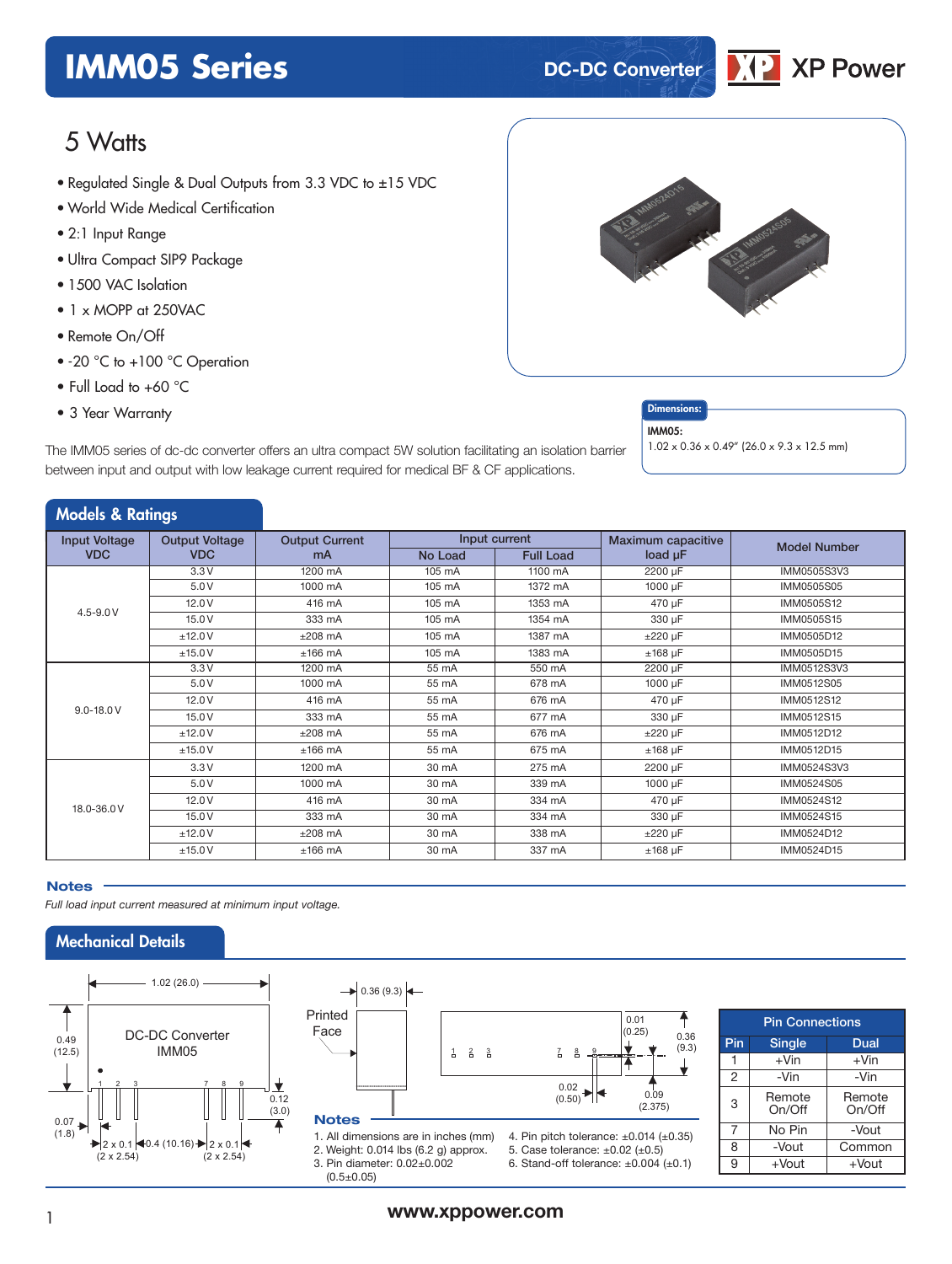# **IMM05 Series**



**Input** 

| Characteristic                 | <b>Minimum</b> | <b>Typical</b> | Maximum | <b>Units</b>   | <b>Notes &amp; Conditions</b>              |
|--------------------------------|----------------|----------------|---------|----------------|--------------------------------------------|
|                                | 4.5            |                | 9       |                | 5 V nominal                                |
| Input Voltage Range            | 9              |                | 18      | <b>VDC</b>     | 12 V nominal                               |
|                                | 18             |                | 36      |                | 24 V nominal                               |
|                                |                | 3.5            |         |                | 5 V nominal                                |
| Inrush Current                 |                | 1.5            |         | A              | 12 V nominal                               |
|                                |                | 0.7            |         |                | 24 V nominal                               |
| Input Reflected Ripple Current |                | 30             |         | mA pk-pk       | Through 12 µH inductor and 47 µF capacitor |
|                                |                |                | 15      |                | 5 V nominal                                |
| Input Surge                    |                |                | 25      | VDC for 100 ms | 12 V nominal                               |
|                                |                |                | 50      |                | 24 V nominal                               |
| Input Current Remote On/Off    |                | 2.5            |         | mA             | Idle current at Vin nominal                |

|  | Output |
|--|--------|
|  |        |
|  |        |

| _____                               |                |                                               |                                                                                       |               |                                                                                                         |
|-------------------------------------|----------------|-----------------------------------------------|---------------------------------------------------------------------------------------|---------------|---------------------------------------------------------------------------------------------------------|
| Characteristic                      | <b>Minimum</b> | <b>Typical</b>                                | <b>Maximum</b>                                                                        | <b>Units</b>  | <b>Notes &amp; Conditions</b>                                                                           |
| Output Voltage                      | 3.3            |                                               | 30                                                                                    | <b>VDC</b>    | See Models and Ratings table                                                                            |
| Initial Set Accuracy                |                |                                               | ±2                                                                                    | $\%$          | At full load                                                                                            |
| Minimum Load                        | $\Omega$       |                                               |                                                                                       | $\frac{0}{0}$ | No minimum load required                                                                                |
| Line Regulation                     |                |                                               | ±0.5                                                                                  | $\%$          | From min to max input voltage                                                                           |
| <b>Load Regulation</b>              |                |                                               | ±2.0                                                                                  | %             | From 0-100% load                                                                                        |
| <b>Cross Regulation</b>             |                |                                               | ±5                                                                                    | %             | On dual output models, when one output is at 25% load<br>and other is varied from 10% load to full load |
| <b>Transient Response Deviation</b> |                |                                               | $\overline{4}$                                                                        | %             | Deviation recovering to within 1% in 500 us for 25% load<br>change at $0.1 \text{ A/}\mu\text{s}$       |
| Ripple & Noise                      |                |                                               | 75                                                                                    | mV, pk-pk     | 20 MHz bandwidth. Measured using 0.1 µF ceramic capacitor                                               |
| <b>Short Circuit Protection</b>     |                |                                               |                                                                                       |               | Continuous fold-back mode, with auto recovery                                                           |
| Maximum Capacitive Load             |                |                                               |                                                                                       |               | See Models and Ratings table                                                                            |
| <b>Temperature Coefficient</b>      |                |                                               | 0.03                                                                                  | $%$ /°C       |                                                                                                         |
| <b>Overload Protection</b>          |                | 140                                           |                                                                                       | $\%$          | Of nominal output current at nominal input voltage                                                      |
| Remote On/Off                       |                | Output is on if remote on/off (pin 3) is open | Output turns off if 2-4 mA is applied to remote on/off (pin 3). See application note. |               |                                                                                                         |

| General                      |                              |                |         |              |                                                              |  |
|------------------------------|------------------------------|----------------|---------|--------------|--------------------------------------------------------------|--|
| Characteristic               | <b>Minimum</b>               | <b>Typical</b> | Maximum | <b>Units</b> | <b>Notes &amp; Conditions</b>                                |  |
| Efficiency                   |                              | 82             |         | %            |                                                              |  |
| Isolation: Input to Output   | 1500                         |                |         | <b>VAC</b>   | At 250 VAC working voltage, basic insulation, 1 x MOPP, 60 s |  |
| <b>Switching Frequency</b>   | 177                          |                | 1300    | kHz          |                                                              |  |
| <b>Isolation Resistance</b>  | 10 <sup>9</sup>              |                |         | Ω            |                                                              |  |
| <b>Isolation Capacitance</b> |                              |                | 27      | pF           |                                                              |  |
| Leakage Current              |                              |                | 2       | uA           |                                                              |  |
| Power Density                |                              |                | 28      | $W/in^3$     |                                                              |  |
| Mean Time Between Failure    | 630                          |                |         | <b>KHrs</b>  | MIL-HDBK-217F, +25 °C GB                                     |  |
| Weight                       |                              | 0.014(6.2)     |         | lb(g)        |                                                              |  |
| Case Material                | Non conductive black plastic |                |         |              |                                                              |  |
| <b>Potting Material</b>      | Epoxy (UL94V-0 rated)        |                |         |              |                                                              |  |
| Pin Material                 | C5191R-H matte tin coated    |                |         |              |                                                              |  |
| Solder Process               |                              |                | 260     | °C           | Waveflow. 0.05" (1.5mm) from case, 10 seconds max.           |  |

## **Environmental**

| Characteristic                 | <b>Minimum</b> | <b>Typical</b> | <b>Maximum</b> | <b>Units</b>    | <b>Notes &amp; Conditions</b>                    |
|--------------------------------|----------------|----------------|----------------|-----------------|--------------------------------------------------|
| <b>Operating Temperature</b>   | $-20$          |                | $+100$         | °C              | Derate from 100% load at +60 °C to 50% at +80 °C |
| Storage Temperature            | $-40$          |                | $+125$         | $^{\circ}$ C    |                                                  |
| Case Temperature               |                |                | $+105$         | °C              |                                                  |
| Humidity Op and Store          |                |                | 95             | %RH             | Non-condensing                                   |
| Cooling                        |                |                |                |                 | Natural convection                               |
| Altitude                       |                |                | 3000           | m               | Transport altitude 10 km                         |
| <b>Temperature Coefficient</b> |                | $\pm 0.03$     |                | %/ $^{\circ}$ C |                                                  |